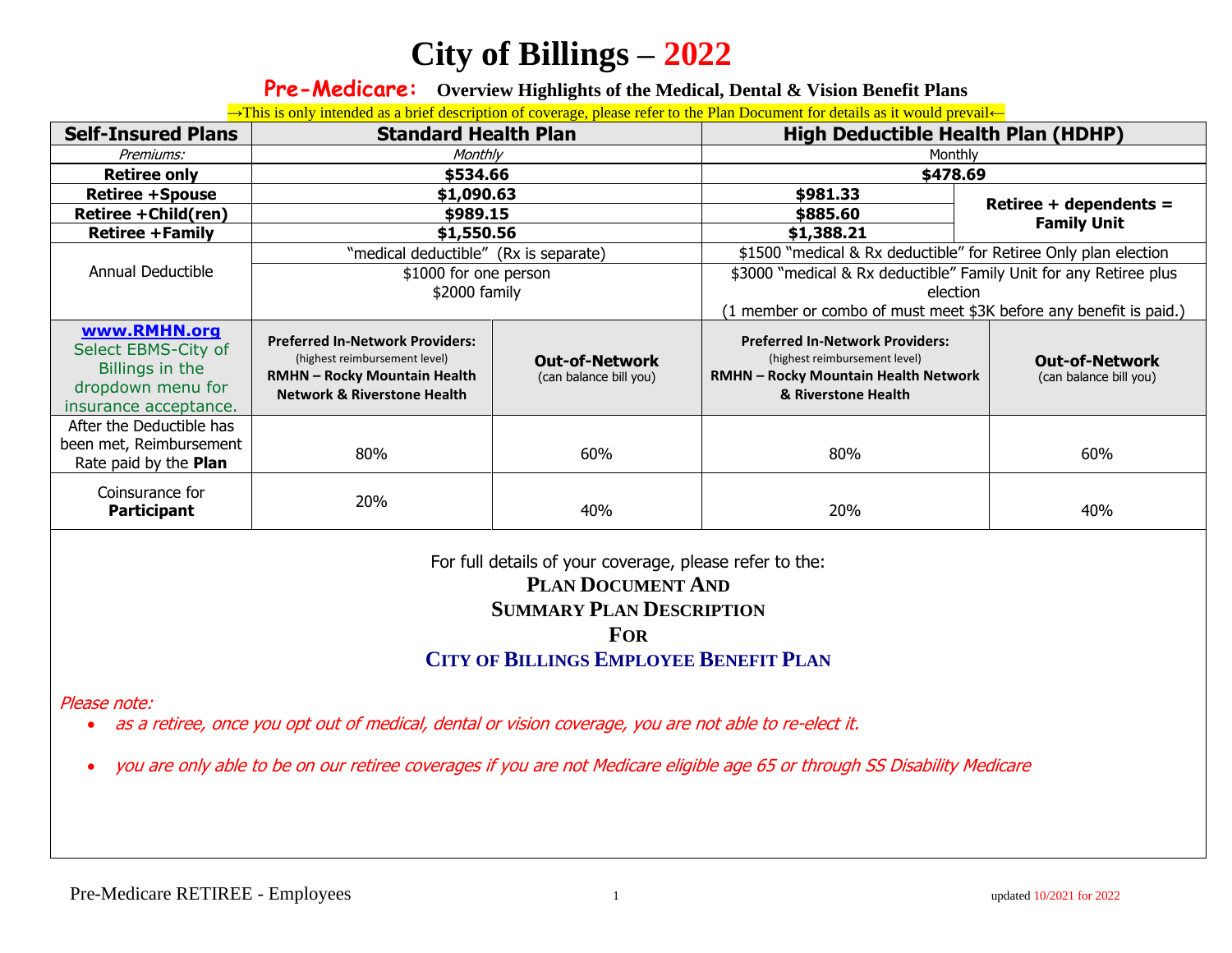**Pre-Medicare: Overview Highlights of the Medical, Dental & Vision Benefit Plans**

→This is only intended as a brief description of coverage, please refer to the Plan Document for details as it would prevail←

| <b>PRESCRIPTIONS/Rx</b>                                                                                                                                                                                                                                              | <b>Standard Health Plan</b>                                                                                                                                                                                                                                                                                                                                                                                                                                                                                                                                                                                                                                                                                                                                                                                                                              | <b>High Deductible Health Plan (HDHP)</b>                                                                                                                                                                                                                            |  |  |  |
|----------------------------------------------------------------------------------------------------------------------------------------------------------------------------------------------------------------------------------------------------------------------|----------------------------------------------------------------------------------------------------------------------------------------------------------------------------------------------------------------------------------------------------------------------------------------------------------------------------------------------------------------------------------------------------------------------------------------------------------------------------------------------------------------------------------------------------------------------------------------------------------------------------------------------------------------------------------------------------------------------------------------------------------------------------------------------------------------------------------------------------------|----------------------------------------------------------------------------------------------------------------------------------------------------------------------------------------------------------------------------------------------------------------------|--|--|--|
| THERE IS NO COORDINATION OF BENEFITS WITH Pharmacy/Rx services                                                                                                                                                                                                       |                                                                                                                                                                                                                                                                                                                                                                                                                                                                                                                                                                                                                                                                                                                                                                                                                                                          |                                                                                                                                                                                                                                                                      |  |  |  |
| <b>MAIL-ORDER Rx</b>                                                                                                                                                                                                                                                 | No Deductible on mail-order miRx, under the Standard Plan:                                                                                                                                                                                                                                                                                                                                                                                                                                                                                                                                                                                                                                                                                                                                                                                               | Under HDHP, Participant Pays 100% of RX Costs at the time of purchase.<br>The plan will reimburse the member once their medical/Rx deductible is met:<br>Preventive medications will be covered at appropriate copay level and will not be<br>subject to deductible. |  |  |  |
| Mandatory for<br>Maintenance/long-term<br>treatment medications                                                                                                                                                                                                      | Generic: \$10/90 days<br>Preferred Brand: \$30/30 days, \$60/60 days, \$90/90 days<br>Non-Preferred Brand: \$45/30 days, \$90/60 days, \$135/90 days                                                                                                                                                                                                                                                                                                                                                                                                                                                                                                                                                                                                                                                                                                     | Preventive medications - will not be subject to the HDHP deductible:<br>Generic: \$10/90 days<br>Preferred Brand: \$30/30 days, \$60/60 days, \$90/90 days<br>Non-Preferred Brand: \$45/30 days, \$90/60 days, \$135/90 days                                         |  |  |  |
| Phone: 869-6551                                                                                                                                                                                                                                                      | miRx Pharmacy is mandatory for all prescriptions considered to be maintenance medications. Such medications include, but are not limited to, high blood pressure,<br>birth control, high cholesterol, heart disease, diabetes, asthma, etc. Medications will be dispensed as a generic, if available, instead of its brand name product. A<br>penalty will be added to the co-pay if brand name is dispensed, over generic. For your 1st fill at miRx, you will need to complete the miRx patient profile form<br>obtained online at: www.mirxpharmacy.com or www.ebms.com If you are a new city participant and need to transfer scripts into miRx, a transfer form is also<br>available on both websites. To determine if your medication is considered <i>preventive</i> , please see the preventive formulary on your miBenefits website or call the |                                                                                                                                                                                                                                                                      |  |  |  |
| Fax: 869-6552<br>Email: miRx@ebms.com                                                                                                                                                                                                                                | Magellan Customer Care number on your EBMS ID card.<br>→ miRx will mail you your Rx unless you call and request to pick it up at: 993 S 24 <sup>th</sup> Street W, STE A. Hours: Mon.-Fri. 8am-6pm & Sat. 8am-noon                                                                                                                                                                                                                                                                                                                                                                                                                                                                                                                                                                                                                                       |                                                                                                                                                                                                                                                                      |  |  |  |
| PLEASE NOTE: Maintenance medications & Specialty medications are <i>mandatory</i> through miRx.<br>However, participants are encouraged to start at miRx for ALL their scripts, if miRx is not able to fill, they will route the member to the appropriate pharmacy. |                                                                                                                                                                                                                                                                                                                                                                                                                                                                                                                                                                                                                                                                                                                                                                                                                                                          |                                                                                                                                                                                                                                                                      |  |  |  |
| <b>RETAIL</b>                                                                                                                                                                                                                                                        | Deductible, under Standard Plan: \$100 for one person/\$200 per family                                                                                                                                                                                                                                                                                                                                                                                                                                                                                                                                                                                                                                                                                                                                                                                   | Under HDHP, Participant Pays 100% of RX Costs at the time of purchase.<br>The plan will reimburse the member once their medical/Rx deductible is met:                                                                                                                |  |  |  |
| <b>Pharmacy Rx</b><br>(ex: Osco, Wal-Mart, Target, etc.)                                                                                                                                                                                                             | Generic: \$5<br>Preferred Brand: 20% (min-\$30; max-\$60)<br>Non-Preferred Brand: 40% (min-\$50; max-\$100)                                                                                                                                                                                                                                                                                                                                                                                                                                                                                                                                                                                                                                                                                                                                              | Generic: \$5<br>Preferred Brand: 20% (min-\$30; max-\$60)<br>Non-Preferred Brand: 40% (min-\$50; max-\$100)                                                                                                                                                          |  |  |  |
| Acute/short-term<br>treatment medications                                                                                                                                                                                                                            | Retail benefits cover a one-time grace fill at a local pharmacy to help establish maintenance therapy for certain maintenance medications. Medications above that<br>fall under the acute, as needed, or short-term status will be available for retail benefits. Limited to 30-day supply.<br>Prescriptions requiring compounding will need to be utilized under the retail benefit, at specific compounding pharmacies.                                                                                                                                                                                                                                                                                                                                                                                                                                |                                                                                                                                                                                                                                                                      |  |  |  |
| <b>SPECIALITY</b><br>miRx Pharmacy                                                                                                                                                                                                                                   | Deductible, under Standard Plan: \$100 for one person/\$200 per family                                                                                                                                                                                                                                                                                                                                                                                                                                                                                                                                                                                                                                                                                                                                                                                   | Under HDHP, Participant Pays 100% of RX Costs at the time of purchase.<br>The plan will reimburse the member once their medical/Rx deductible is met:                                                                                                                |  |  |  |
| m(BX)                                                                                                                                                                                                                                                                | Generic: \$75, Preferred & Non-Preferred Brand: \$125                                                                                                                                                                                                                                                                                                                                                                                                                                                                                                                                                                                                                                                                                                                                                                                                    | Generic: \$75, Preferred & Non-Preferred Brand: \$125                                                                                                                                                                                                                |  |  |  |
| Mandatory for<br><b>Maintenance or Acute</b><br>treatment specialty<br>medications                                                                                                                                                                                   | Use of Specialty Pharmacy Services contracted through the miRx Pharmacy will be mandatory for Covered Person's using injectable biopharmaceuticals and other<br>medication therapies for conditions such as cystic fibrosis, RSV growth hormone deficiency, hepatitis, HIV/AIDS, solid organ transplants, multiple sclerosis,<br>rheumatoid arthritis, and some other autoimmune diseases. These benefits are limited to a maximum of a 30-day supply.<br>>To enroll, call miRx Pharmacy (406) 869-6551 or 1 (866) 894-1496 or visit the website at www. ebms.com                                                                                                                                                                                                                                                                                        |                                                                                                                                                                                                                                                                      |  |  |  |
| <b>Rx Claims</b>                                                                                                                                                                                                                                                     | Pharmacy Benefit Manager(PBM) is Magellan Rx Management Ph: 800-424-7908                                                                                                                                                                                                                                                                                                                                                                                                                                                                                                                                                                                                                                                                                                                                                                                 |                                                                                                                                                                                                                                                                      |  |  |  |
| <b>Mandatory Rx requirements since</b><br>1/2012                                                                                                                                                                                                                     | Mandatory generic prescription medications, when available, unless the prescribing physician requires a name brand is medically necessary. Will need to provide<br>documentation for EBMS Rx to set up override. Otherwise, you will be responsible for cost difference from generic to brand & co-pay difference.<br>Mandatory miRx mail order for maintenance medications. On a new script, the first 30 days can be filled under Retail Pharmacy terms. Pharmacist will receive denial when processed<br>and will need to call EBMS to override.                                                                                                                                                                                                                                                                                                      |                                                                                                                                                                                                                                                                      |  |  |  |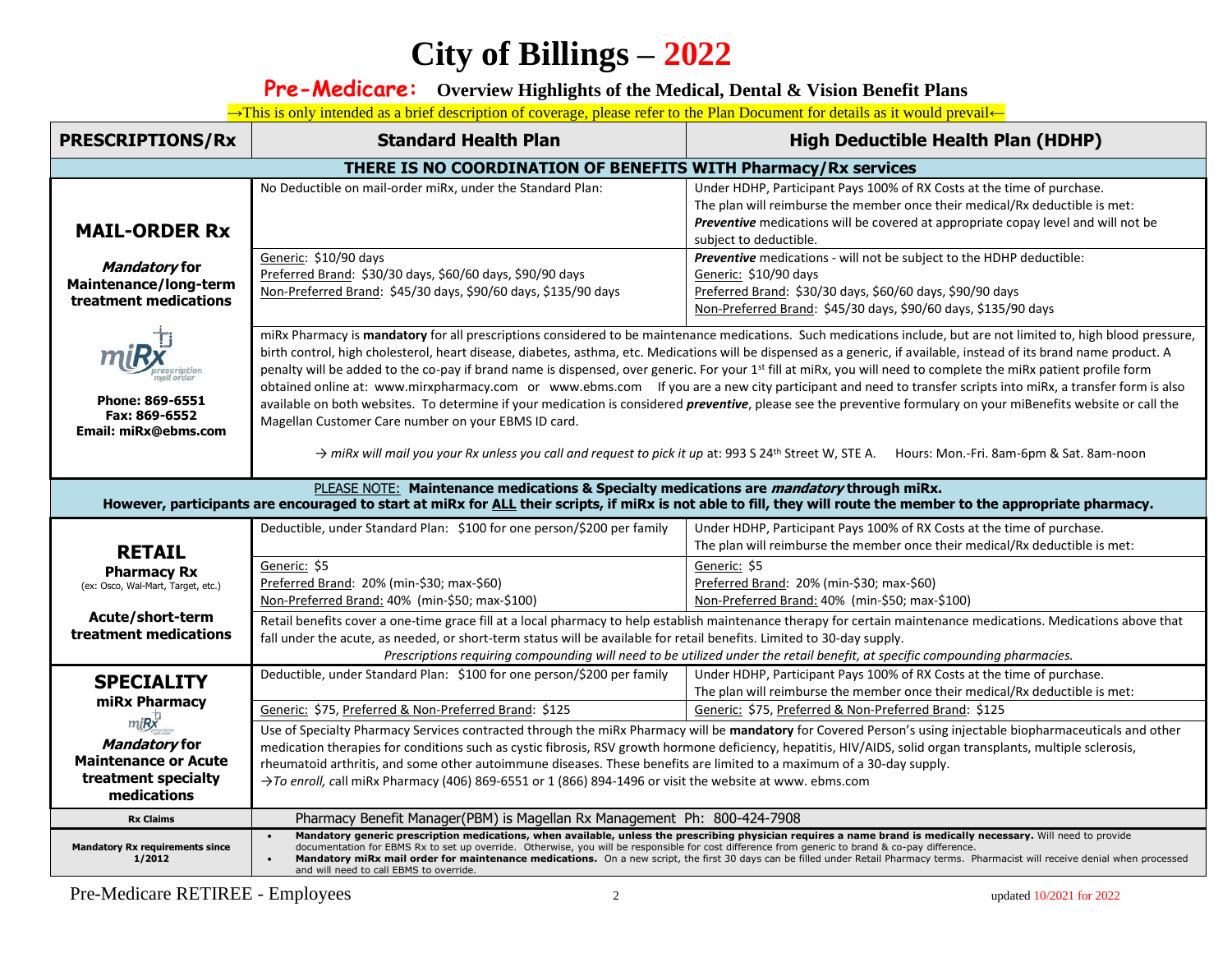#### **Pre-Medicare: Overview Highlights of the Medical, Dental & Vision Benefit Plans**

→This is only intended as a brief description of coverage, please refer to the Plan Document for details as it would prevail←

| <b>DENTAL CARE</b> (Self-Insured Plan)<br>(Dental is separate from the Medical plan and there is no required network (see below) |                                                                                                                                                                               |  |  |  |
|----------------------------------------------------------------------------------------------------------------------------------|-------------------------------------------------------------------------------------------------------------------------------------------------------------------------------|--|--|--|
| <b>Premiums:</b>                                                                                                                 | <b>Monthly</b>                                                                                                                                                                |  |  |  |
| <b>Retiree Only</b>                                                                                                              | \$42.55                                                                                                                                                                       |  |  |  |
| Retiree +Spouse                                                                                                                  | \$85.04                                                                                                                                                                       |  |  |  |
| Retiree +Child(ren)                                                                                                              | \$106.09                                                                                                                                                                      |  |  |  |
| Retiree +Family                                                                                                                  | \$148.82                                                                                                                                                                      |  |  |  |
|                                                                                                                                  |                                                                                                                                                                               |  |  |  |
| Deductibles per calendar year:                                                                                                   | \$50 per person / \$100 per family unit & applies only to Class B & C Services                                                                                                |  |  |  |
| Class A Services - Preventive                                                                                                    | 100%, up to the maximum allowed<br>(see description of Class A Services in the Plan Document)                                                                                 |  |  |  |
| Class B Services - Basic                                                                                                         | 70%, up to the annual maximum allowed<br>(see description of Class B Services in the Plan Document)                                                                           |  |  |  |
| Class C Services - Major                                                                                                         | 50%, up to the annual maximum allowed<br>(see description of Class C Services in the Plan Document)                                                                           |  |  |  |
| Class D Services-Orthodontics                                                                                                    | 50%, up to the annual maximum allowed<br>(coverage for dependents under age 19)                                                                                               |  |  |  |
| Maximum benefit annually allowed                                                                                                 | \$1,000 per calendar year, for Class B - C Services only (This maximum does not count towards Class A Services)<br>\$1,500 - Lifetime maximum per person for Class D Services |  |  |  |
| <b>Contacts:</b>                                                                                                                 |                                                                                                                                                                               |  |  |  |
| EBMS - Group #                                                                                                                   | 0000086 - City of Billings                                                                                                                                                    |  |  |  |
| Employee Benefit Management Services (EBMS)                                                                                      | Local Phone #:869-5505<br><b>Client Services Call Center:</b><br>Toll-Free Phone #: 866-660-8935                                                                              |  |  |  |
| Dental Insurance Card                                                                                                            | Will be issued by EBMS, and it will have your ID number on it which is the same card you use for medical.                                                                     |  |  |  |
| Network                                                                                                                          | $\rightarrow$ There is No network requirement for dental.                                                                                                                     |  |  |  |
| Plan Document - Dental                                                                                                           | Dental info is provided at the end of the Plan Document.                                                                                                                      |  |  |  |